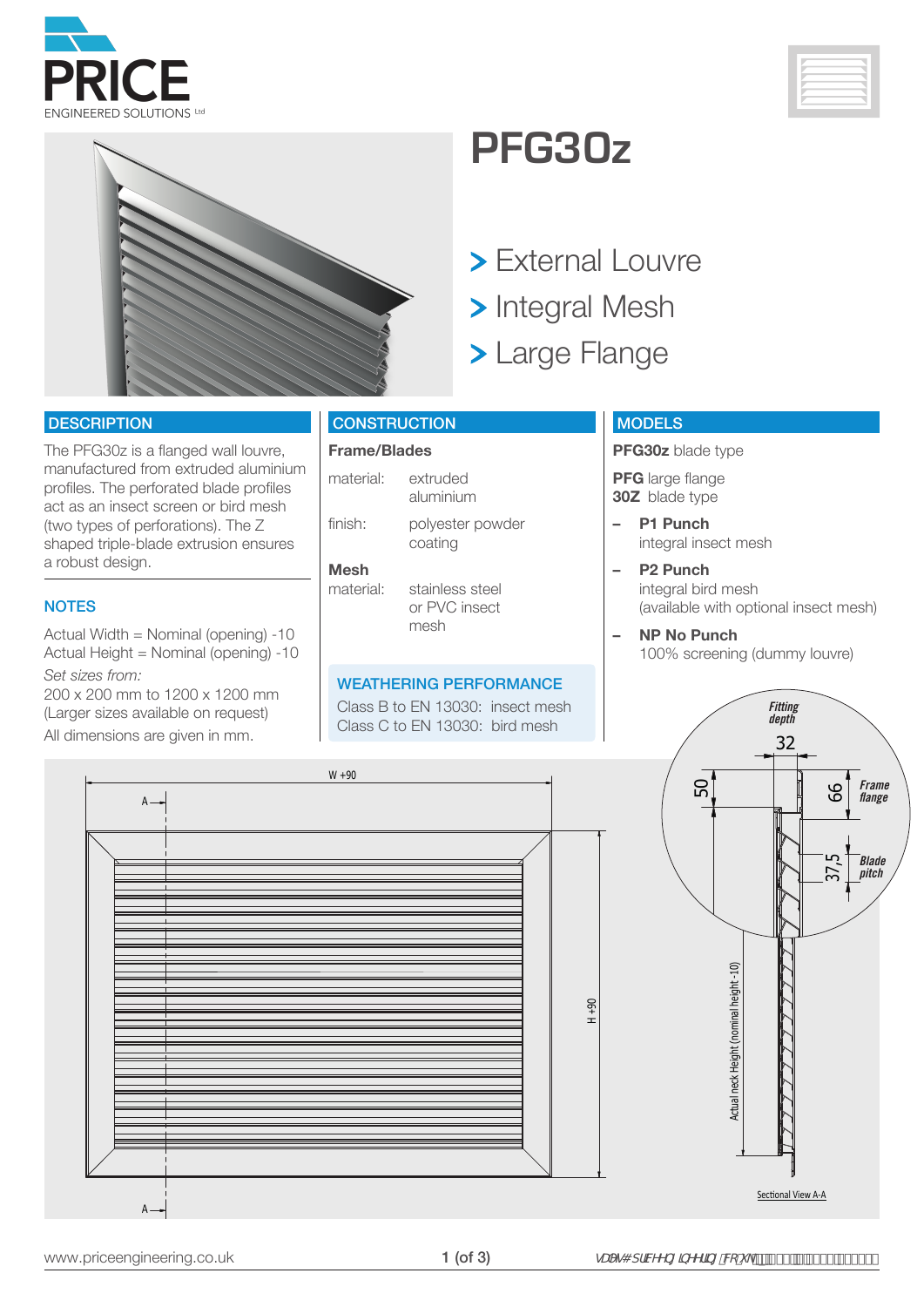# **PFG 30Z – SELECTION DATA (P2 Punch)**

| <b>P2 PUNCH</b> SELECTION DATA             |                |                |                |                |                          |                |                              |                              |                          |                          |      |  |
|--------------------------------------------|----------------|----------------|----------------|----------------|--------------------------|----------------|------------------------------|------------------------------|--------------------------|--------------------------|------|--|
| AIRFLOW 20-100 (I/s) vs Pressure Drop (Pa) |                |                |                |                |                          |                |                              |                              |                          |                          |      |  |
|                                            | Height<br>(mm) | Width (mm)     |                |                |                          |                |                              |                              |                          |                          |      |  |
| I/s                                        |                | 200            | 250            | 300            | 400                      | 500            | 600                          | 700                          | 800                      | 900                      | 1000 |  |
|                                            | 150            | 20             | 11             | $\overline{7}$ | $\overline{\phantom{0}}$ | $\overline{a}$ | $\overline{\phantom{m}}$     | $\overline{a}$               | ä,                       |                          |      |  |
| 20                                         | 200            | 8              | 4              | $\overline{a}$ | $\overline{\phantom{0}}$ | ÷              | $\overline{a}$               | ÷                            | $\frac{1}{2}$            | -                        |      |  |
|                                            | 250            | $\overline{4}$ | $\overline{2}$ | ÷              | -                        | -              | $\overline{a}$               |                              | $\overline{\phantom{0}}$ | -                        |      |  |
|                                            | 200            | 31             | 16             | 10             | 5                        | 3              | $\overline{a}$               |                              | ÷,                       | ÷,                       |      |  |
| 40                                         | 250            | ÷,             | 9              | 5              | 3                        | $\overline{a}$ | ÷                            | $\overline{\phantom{0}}$     | $\overline{\phantom{0}}$ | ÷                        |      |  |
|                                            | 300            | $\overline{a}$ | 5              | $\mathbf{2}$   | $\frac{1}{2}$            | $\frac{1}{2}$  | $\qquad \qquad \blacksquare$ | $\qquad \qquad \blacksquare$ | $\overline{\phantom{0}}$ | $\overline{\phantom{0}}$ |      |  |
|                                            | 200            | $\overline{a}$ | ÷              | 23             | 11                       | $\overline{7}$ | 4                            | 3                            | $\mathbf{2}$             | ÷,                       | ÷    |  |
| 60                                         | 250            | $\overline{a}$ | 19             | 12             | 6                        | 3              | $\overline{2}$               | i.                           | ÷,                       |                          |      |  |
|                                            | 300            | $\overline{a}$ | $\overline{7}$ | 4              | $\overline{2}$           | ÷,             | ÷,                           |                              | i.                       | ÷                        |      |  |
|                                            | 200            | $\overline{a}$ | i.             | ÷              | 20                       | 12             | 8                            | 5                            | 4                        | i.                       |      |  |
| 80                                         | 250            | $\overline{a}$ | 34             | 21             | 10                       | 6              | 4                            | 3                            | $\overline{2}$           | i.                       |      |  |
|                                            | 300            | $\overline{a}$ | $\frac{1}{2}$  | 13             | 6                        | 4              | $\mathbf{2}$                 | $\bar{a}$                    | $\bar{a}$                | $\frac{1}{2}$            |      |  |
| 100                                        | 250            | ÷              | $\frac{1}{2}$  | 33             | 16                       | 10             | 6                            | 4                            | 3                        | $\overline{a}$           |      |  |
|                                            | 300            |                | ÷,             | 20             | 10                       | 6              | 4                            | 3                            | ÷,                       | ÷                        |      |  |
|                                            | 400            | ÷              | ÷              | 10             | 5                        | 3              | $\overline{2}$               | i.                           |                          |                          |      |  |

AIRFLOW 400-800 (l/s) vs Pressure Drop (Pa)

 

Width (mm)

 - - - - - 30 21 16 12 10 - - - - 27 18 13 9 7 6 - - - - - 12 8 6 5 4

 - - - - - - 33 25 19 15 - - - - - 28 20 15 11 9 600 - - - - - - - 18 13 10 8 6

 - - - - - - 28 21 16 13 - - - - - 26 19 14 11 9 - - - - - - 13 10 8 6

 - - - - - - 26 19 15 12 - - - - - - 18 13 10 8 - - - - - - - 10 8 6

 - - - - - - - 25 19 15 - - - - - - 24 18 10 8 800 - - - - - - - - - - 13 10 8

| AIRFLOW 150-350 (I/s) vs Pressure Drop (Pa) |                |                |                |                          |                |     |                |                |                          |                |                |  |
|---------------------------------------------|----------------|----------------|----------------|--------------------------|----------------|-----|----------------|----------------|--------------------------|----------------|----------------|--|
|                                             | Height<br>(mm) | Width (mm)     |                |                          |                |     |                |                |                          |                |                |  |
| $\sqrt{s}$                                  |                | 200            | 250            | 300                      | 400            | 500 | 600            | 700            | 800                      | 900            | 1000           |  |
|                                             | 250            | ÷,             | ÷,             | ÷,                       | 36             | 21  | 14             | 10             | $\overline{7}$           | 6              | 5              |  |
| 150                                         | 300            | ÷              | ÷,             | 46                       | 22             | 13  | 9              | 6              | 5                        | $\overline{4}$ | 3              |  |
|                                             | 400            | $\overline{a}$ | $\overline{a}$ | ÷                        | 11             | 6   | 4              | 3              | $\overline{\phantom{0}}$ | $\overline{a}$ | $\overline{a}$ |  |
| 200                                         | 250            | ÷,             | L,             | ÷                        | ÷,             | 38  | 25             | 18             | 13                       | 10             | 8              |  |
|                                             | 300            | $\overline{a}$ | i.             | ÷,                       | 40             | 23  | 15             | 11             | 8                        | 6              | 5              |  |
|                                             | 400            | $\frac{1}{2}$  | i.             | i,                       | 19             | 11  | 8              | 5              | 4                        | 3              | i.             |  |
|                                             | 300            | $\overline{a}$ | L,             | ÷                        | i.             | 37  | 24             | 17             | 13                       | 10             | 8              |  |
| 250                                         | 400            | $\overline{a}$ | i.             | $\overline{a}$           | 30             | 18  | 12             | 8              | 6                        | 5              | 4              |  |
|                                             | 500            | $\overline{a}$ | i.             | $\frac{1}{2}$            | i.             | 11  | $\overline{7}$ | 5              | 4                        | 3              | ÷              |  |
| 300                                         | 300            | ÷              | ÷,             | $\overline{a}$           | $\overline{a}$ | i.  | 35             | 25             | 18                       | 14             | 11             |  |
|                                             | 400            | $\overline{a}$ | $\overline{a}$ | $\overline{a}$           | $\frac{1}{2}$  | 26  | 17             | 12             | 7                        | 5              | 4              |  |
|                                             | 500            | $\overline{a}$ | $\overline{a}$ | $\overline{a}$           | ÷,             | 15  | 10             | $\overline{7}$ | 5                        | 4              | 3              |  |
| 350                                         | 300            | ÷              | $\overline{a}$ | $\overline{a}$           | $\overline{a}$ | ä,  | 47             | 34             | 25                       | 19             | 15             |  |
|                                             | 400            | $\overline{a}$ | ٠              | $\overline{\phantom{m}}$ | $\overline{a}$ | 35  | 23             | 16             | 12                       | 4              | 8              |  |
|                                             | 500            | ٠              |                |                          | $\overline{a}$ | 21  | 14             | 10             | 7                        | 6              | 4              |  |

**P2 PUNCH SELECTION DATA** 

| AIRFLOW 1000-2000 (I/s) vs Pressure Drop (Pa) |                |                |     |                |                          |                |                          |                |                |     |      |  |
|-----------------------------------------------|----------------|----------------|-----|----------------|--------------------------|----------------|--------------------------|----------------|----------------|-----|------|--|
|                                               |                | Width (mm)     |     |                |                          |                |                          |                |                |     |      |  |
| $\sqrt{s}$                                    | Height<br>(mm) | 200            | 250 | 300            | 400                      | 500            | 600                      | 700            | 800            | 900 | 1000 |  |
|                                               | 700            | ÷              | ÷   | ÷,             | L,                       | i.             | $\overline{\phantom{0}}$ | 37             | 27             | 21  | 17   |  |
| 1000                                          | 800            | $\overline{a}$ | ÷   | $\overline{a}$ | ÷                        | $\overline{a}$ | ÷                        | i.             | 20             | 16  | 13   |  |
|                                               | 900            | $\overline{a}$ | ÷   | $\overline{a}$ | $\overline{a}$           | $\frac{1}{2}$  | ÷                        | ÷              | $\overline{a}$ | 12  | 10   |  |
|                                               | 700            | $\overline{a}$ | ۰   | ÷              | ٠                        | $\overline{a}$ | $\overline{a}$           | 58             | 43             | 33  | 27   |  |
| 1250                                          | 800            | ÷              | ÷   | ÷              | ÷                        | ÷              | ÷                        | ÷              | 32             | 25  | 20   |  |
|                                               | 900            | ÷              | ۰   | ÷              | ٠                        | $\overline{a}$ | ٠                        | ÷              | $\overline{a}$ | 14  | 15   |  |
|                                               | 800            | $\overline{a}$ | ٠   | ÷              | $\overline{\phantom{m}}$ | ÷,             | ÷                        | $\overline{a}$ | $\frac{1}{2}$  | 36  | 28   |  |
| 1500                                          | 900            | ÷              | ÷   | ÷              | $\overline{a}$           | $\overline{a}$ | ÷                        | ÷              | ÷,             | 28  | 22   |  |
|                                               | 1000           | ÷              | ÷   | ÷              | ÷                        | $\overline{a}$ | $\overline{a}$           | $\overline{a}$ | $\overline{a}$ | i.  | 18   |  |
|                                               | 800            | ÷              |     | ÷              | ٠                        | ÷              | ÷                        | ÷              | $\overline{a}$ | 49  | 39   |  |
| 1750                                          | 900            | ÷              | i,  | ÷              | ÷                        | -              | ٠                        | ÷              | ÷,             | 38  | 30   |  |
|                                               | 1000           | ÷              | ÷   | $\overline{a}$ | ÷                        | i.             | $\overline{a}$           | i.             | $\overline{a}$ | i.  | 24   |  |
|                                               | 800            | $\overline{a}$ | ٠   | i.             | ٠                        | L              | $\overline{a}$           | L,             | $\overline{a}$ | ÷,  | 51   |  |
| 2000                                          | 900            | $\overline{a}$ | ٠   | $\overline{a}$ | ٠                        | i.             | $\overline{\phantom{a}}$ | ÷              | $\overline{a}$ | 49  | 39   |  |
|                                               | 1000           | ÷              |     |                |                          | ÷              |                          | ٠              |                | ÷   | 31   |  |

*The above tables show a selection of all possibilities. Height and length are not limited to the above dimensions.*

#### KEY INFORMATION

For sizes above 1000 x 1000 or above 2000 l/s aerodynamic performance (over page) can be used.

 $l/s$  Height  $(mm)$